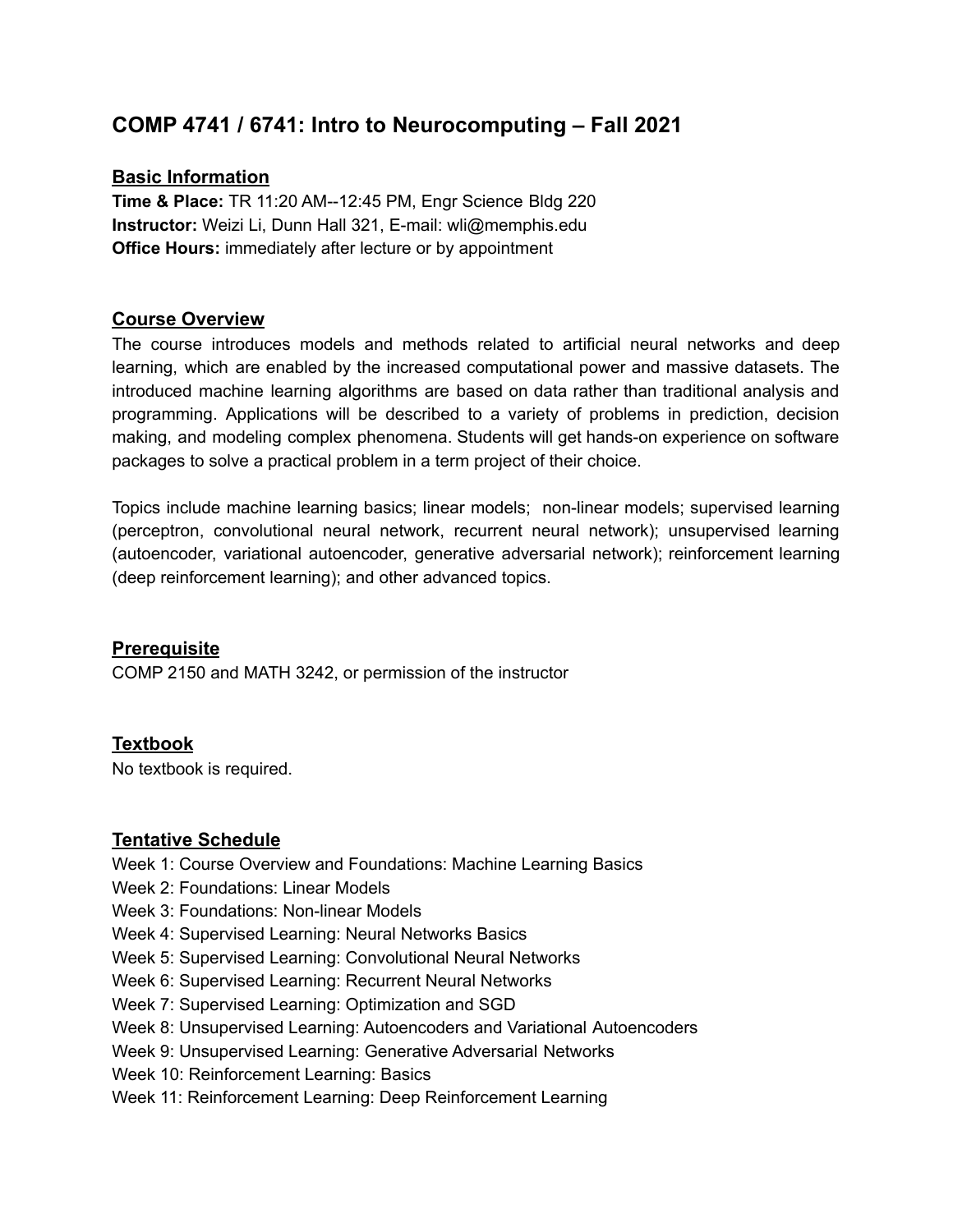Week 12: Additional Topics: Adversarial Training Week 13: Additional Topics: Explainable AI and Meta Learning Week 14: Project Presentations

#### **Evaluation**

Grades will be computed as follows: 10% Class participation 30% Three homework 10% Project proposal 10% Peer feedback for project proposal 10% Final project presentation 30% Final project quality and report

 $\geq$  87%: A+ or A or A- $\geq$  79%: B+ or B or B- $\geq 68\%$ : C+ or C or C-≥ 60%: D+ or D  $< 60\%$ : F

Plus/minus grading will be used based on significant performance differences on the project within each range. Students taking the class at the 6000 level are expected to engage in more encompassing projects, as well as to turn in solutions of a higher quality.

**Late Policy**. There will be in total four free late days for students to freely distribute to the four homeworks. The number of used late days should be clearly stated in the submitted homework. Students who do not use any late days will be given a 5% bonus to their final grades. Otherwise, all late submissions are subject to a penalty of 20% per day for no more than three days.

**Homework and Project Report Policy**. Students are required to submit the PDF file of their homework solutions, project proposal, and project report.

### **Plagiarism**

Plagiarism or cheating behavior in any form is unethical and detrimental to proper education and will not be tolerated. All work submitted by a student (projects, programming assignments, lab assignments, quizzes, tests, etc.) is expected to be a student's own work. The plagiarism is incurred when any part of anybody else's work is passed as your own (no proper credit is listed to the sources in your own work) so the reader is led to believe it is therefore your own effort. Students are allowed and encouraged to discuss with each other and look up resources in the literature (including the internet) on their assignments, but appropriate references must be